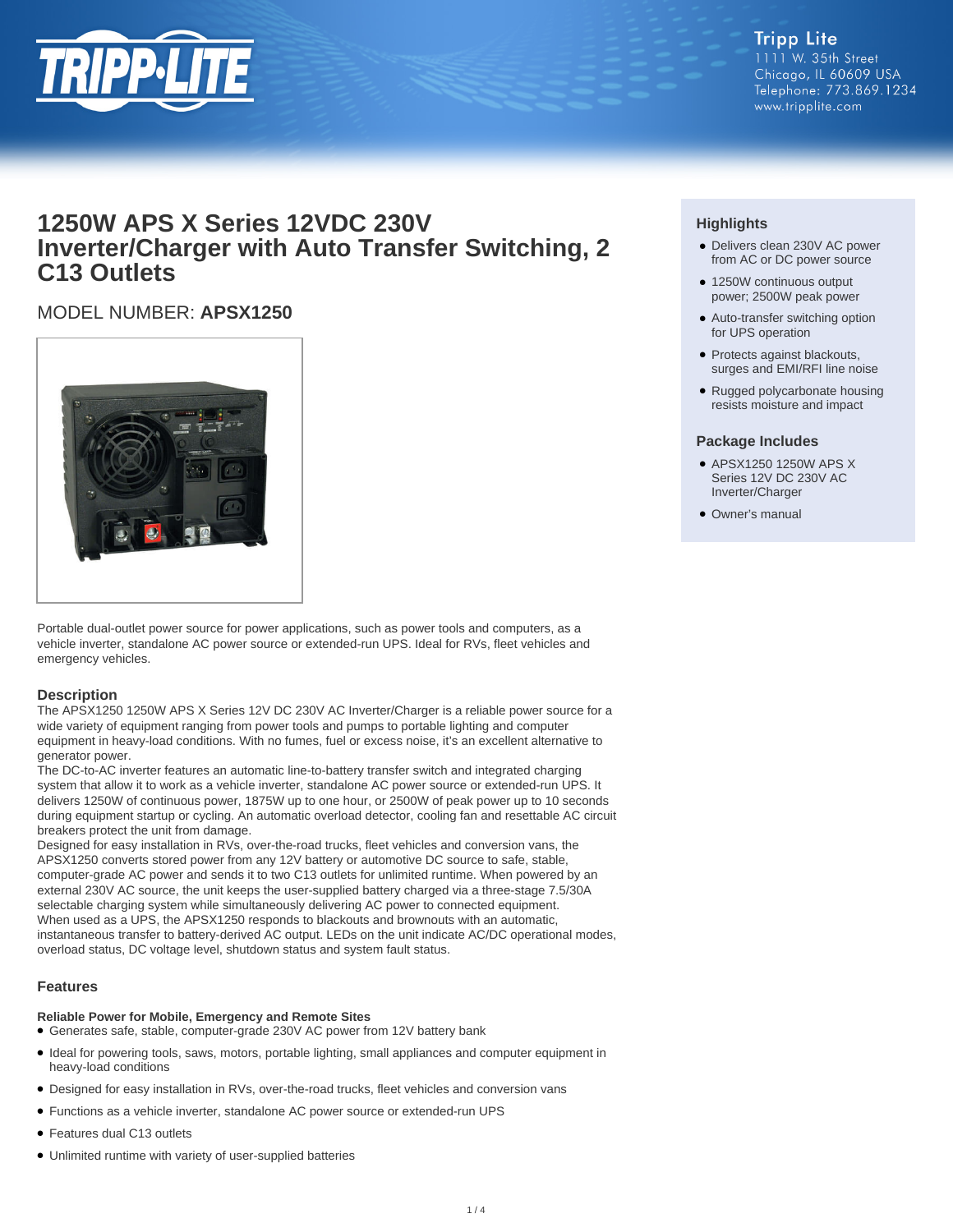

## **Meets Normal and Peak Power Demands**

- 1250W of continuous power
- 1875W of reserve power up to 1 hr.
- 2500W of peak power up to 10 sec. to accommodate surge power demands during equipment startup and cycling
- Automatic overload detector, built-in cooling fan and resettable AC circuit breaker protect unit from damage

#### **Automatic Transfer Switching**

- Transfer relay switches to inverter power during blackout in 10 ms
- 3-position switch enables Auto, Charge Only or System Off mode
- DIP switches configure high and low voltage auto-transfer

#### **3-Stage 7.5/30A Selectable Battery Charger**

- Serves as battery charger when external 230V AC power is supplied and powering connected equipment
- Protects battery from overcharging and overdischarging
- Low-battery protection prevents excessive battery depletion
- DIP switches configure wet/gel charging profiles

#### **Optional Remote Control Capability**

● RJ45 communication port allows connection of optional remote control module, such as Tripp Lite's APSRM4

#### **Front-Panel LEDs**

● Indicate AC/DC operational modes, overload status, DC voltage level, shutdown status and system fault status

#### **Rugged Polycarbonate Housing**

- Resists moisture, vibration and impact
- Built-in mounting feet for installation on any rigid horizontal surface
- Detachable 2 m C13-to-C14 power cord connects to AC power source

# **Specifications**

| <b>OVERVIEW</b>                    |                                                                                                                                                                                                                                                                                                                                                   |
|------------------------------------|---------------------------------------------------------------------------------------------------------------------------------------------------------------------------------------------------------------------------------------------------------------------------------------------------------------------------------------------------|
| <b>UPC Code</b>                    | 037332121660                                                                                                                                                                                                                                                                                                                                      |
| <b>INPUT</b>                       |                                                                                                                                                                                                                                                                                                                                                   |
| Nominal Input Voltage(s) Supported | 230V AC                                                                                                                                                                                                                                                                                                                                           |
| Maximum Input Amps / Watts         | DC INPUT: Full continuous load - 125A at 12VDC. AC INPUT: 9.3A at 230VAC with full inverter and charger load<br>(3.3A max charger-only / combined input load to support charger and AC output is automatically controllable to 66%-<br>33%-0% based on AC output loading using the charger limiting set points - see manual for setting instructi |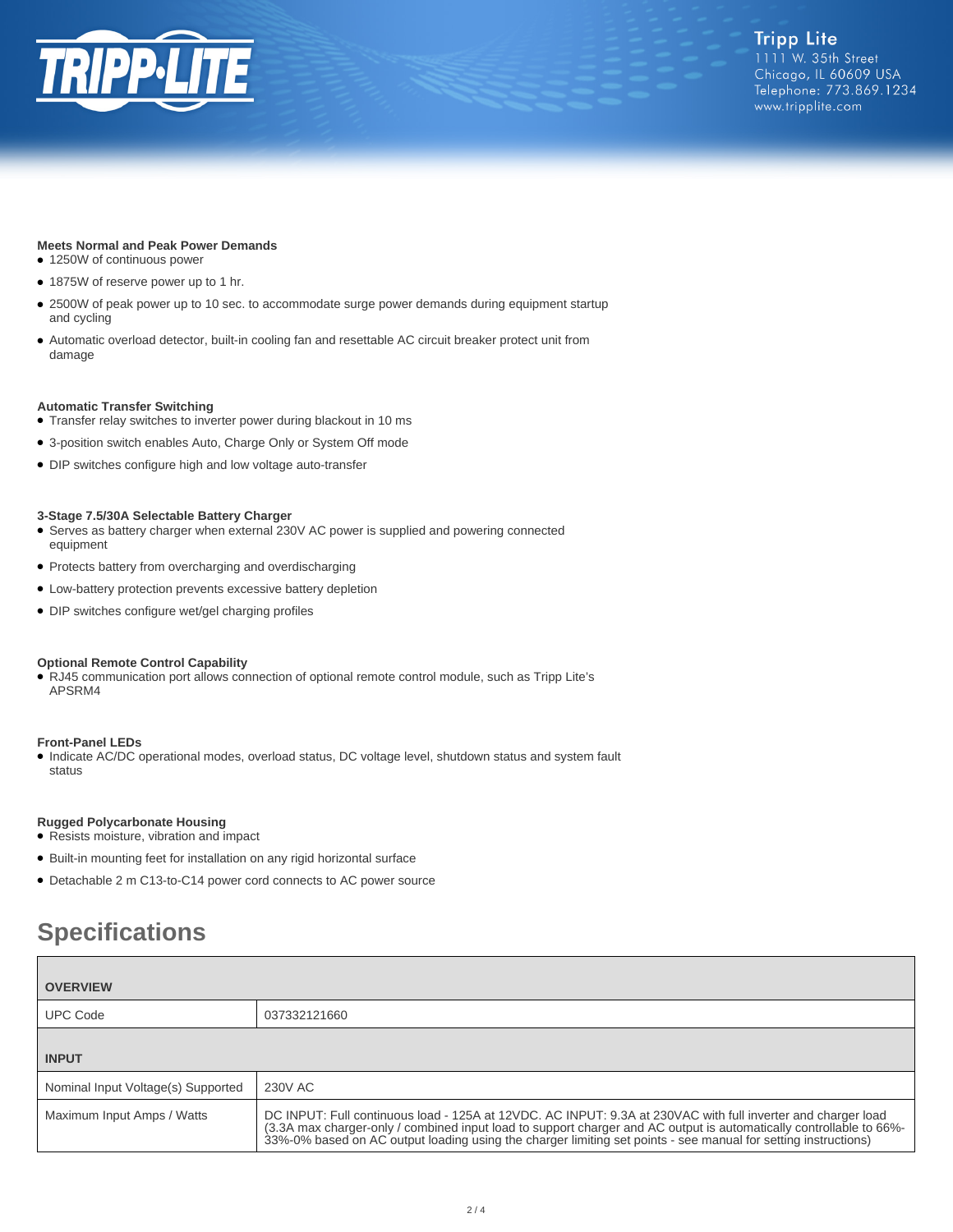

| <b>Recommended Electrical Service</b>        | DC INPUT: Requires 12VDC input source capable of delivering 125A for the required duration (when used at full<br>continuous capacity - DC requirements increase during OverPower and DoubleBoost operation). For automotive<br>applications, professional hardwire installation with 225A minimum battery system fusing is recommended. AC<br>INPUT: 230VAC                                                                                                                                                                                                                            |  |
|----------------------------------------------|----------------------------------------------------------------------------------------------------------------------------------------------------------------------------------------------------------------------------------------------------------------------------------------------------------------------------------------------------------------------------------------------------------------------------------------------------------------------------------------------------------------------------------------------------------------------------------------|--|
| <b>Input Connection Type</b>                 | DC INPUT: Set of 2 DC bolt-down terminals. AC INPUT: IEC-320 C14 inlet connection                                                                                                                                                                                                                                                                                                                                                                                                                                                                                                      |  |
| Voltage Compatibility (VAC)                  | 230                                                                                                                                                                                                                                                                                                                                                                                                                                                                                                                                                                                    |  |
| Voltage Compatibility (VDC)                  | 12                                                                                                                                                                                                                                                                                                                                                                                                                                                                                                                                                                                     |  |
| <b>OUTPUT</b>                                |                                                                                                                                                                                                                                                                                                                                                                                                                                                                                                                                                                                        |  |
| <b>Frequency Compatibility</b>               | 50 Hz                                                                                                                                                                                                                                                                                                                                                                                                                                                                                                                                                                                  |  |
| <b>Pure Sine Wave Output</b>                 | No.                                                                                                                                                                                                                                                                                                                                                                                                                                                                                                                                                                                    |  |
| Output (Watts)                               | 1250                                                                                                                                                                                                                                                                                                                                                                                                                                                                                                                                                                                   |  |
| Nominal Output Voltage(s)<br>Supported       | 230V                                                                                                                                                                                                                                                                                                                                                                                                                                                                                                                                                                                   |  |
| <b>Output Receptacles</b>                    | (2) Universal outlets                                                                                                                                                                                                                                                                                                                                                                                                                                                                                                                                                                  |  |
| Continuous Output Capacity (Watts)           | 1250                                                                                                                                                                                                                                                                                                                                                                                                                                                                                                                                                                                   |  |
| Peak Output Capacity (Watts)                 | 2500                                                                                                                                                                                                                                                                                                                                                                                                                                                                                                                                                                                   |  |
| <b>Output Voltage Regulation</b>             | LINE POWER (AC): Maintains 230V nominal sine wave output from line power source. INVERTER POWER (AC):<br>Maintains PWM sine wave output voltage of 230 VAC (+/-5%).                                                                                                                                                                                                                                                                                                                                                                                                                    |  |
| <b>Output Frequency Regulation</b>           | 50 Hz (+/- 0.3 Hz)                                                                                                                                                                                                                                                                                                                                                                                                                                                                                                                                                                     |  |
| <b>Overload Protection</b>                   | Includes 5A input breaker dedicated to the charging system and 6A output breaker for AC output loads                                                                                                                                                                                                                                                                                                                                                                                                                                                                                   |  |
| <b>BATTERY</b>                               |                                                                                                                                                                                                                                                                                                                                                                                                                                                                                                                                                                                        |  |
| <b>Expandable Battery Runtime</b>            | Runtime is expandable with any number of user supplied wet or gel type batteries                                                                                                                                                                                                                                                                                                                                                                                                                                                                                                       |  |
| <b>Expandable Runtime</b>                    | Yes                                                                                                                                                                                                                                                                                                                                                                                                                                                                                                                                                                                    |  |
| DC System Voltage (VDC)                      | 12                                                                                                                                                                                                                                                                                                                                                                                                                                                                                                                                                                                     |  |
| <b>Battery Pack Accessory (Optional)</b>     | <a class="productLink" href="//www.tripplite.com/12VDC-Sealed-Maintenance-Free-Battery-All-Inverter-&lt;br&gt;Chargers-12VDC-Battery-Connections~98-121">98-121</a> sealed lead acid battery (optional)                                                                                                                                                                                                                                                                                                                                                                                |  |
| <b>Battery Charge</b>                        | Selectable 7.5 / 30 amp with 1/2 cycle transfer time                                                                                                                                                                                                                                                                                                                                                                                                                                                                                                                                   |  |
| <b>USER INTERFACE, ALERTS &amp; CONTROLS</b> |                                                                                                                                                                                                                                                                                                                                                                                                                                                                                                                                                                                        |  |
| <b>Front Panel LEDs</b>                      | Set of 6 LEDs offer continuous status information on load percentage (6 levels reported) and battery charge level (7<br>levels reported). See manual for sequences.                                                                                                                                                                                                                                                                                                                                                                                                                    |  |
| Switches                                     | 3 position on/off/remote switch enables simple on/off power control plus "auto/remote" setting that enables distant<br>on/off control of the inverter system when used in conjunction with optional  : <a <br="" class="productLink">href="//www.tripplite.com/Remote-Control-Module-Tripp-Lite-PowerVerter-Inverters-Inverter-<br/>Chargers~APSRM4"&gt;APSRM4</a> accessory when used in inverter mode. In AC uninterruptible power<br>mode, auto/remote setting enables automatic transfer from line power to battery power - to maintain continuous AC<br>power to connected loads. |  |
| <b>SURGE / NOISE SUPPRESSION</b>             |                                                                                                                                                                                                                                                                                                                                                                                                                                                                                                                                                                                        |  |
| AC Suppression Joule Rating                  | 1020                                                                                                                                                                                                                                                                                                                                                                                                                                                                                                                                                                                   |  |
| <b>PHYSICAL</b>                              |                                                                                                                                                                                                                                                                                                                                                                                                                                                                                                                                                                                        |  |